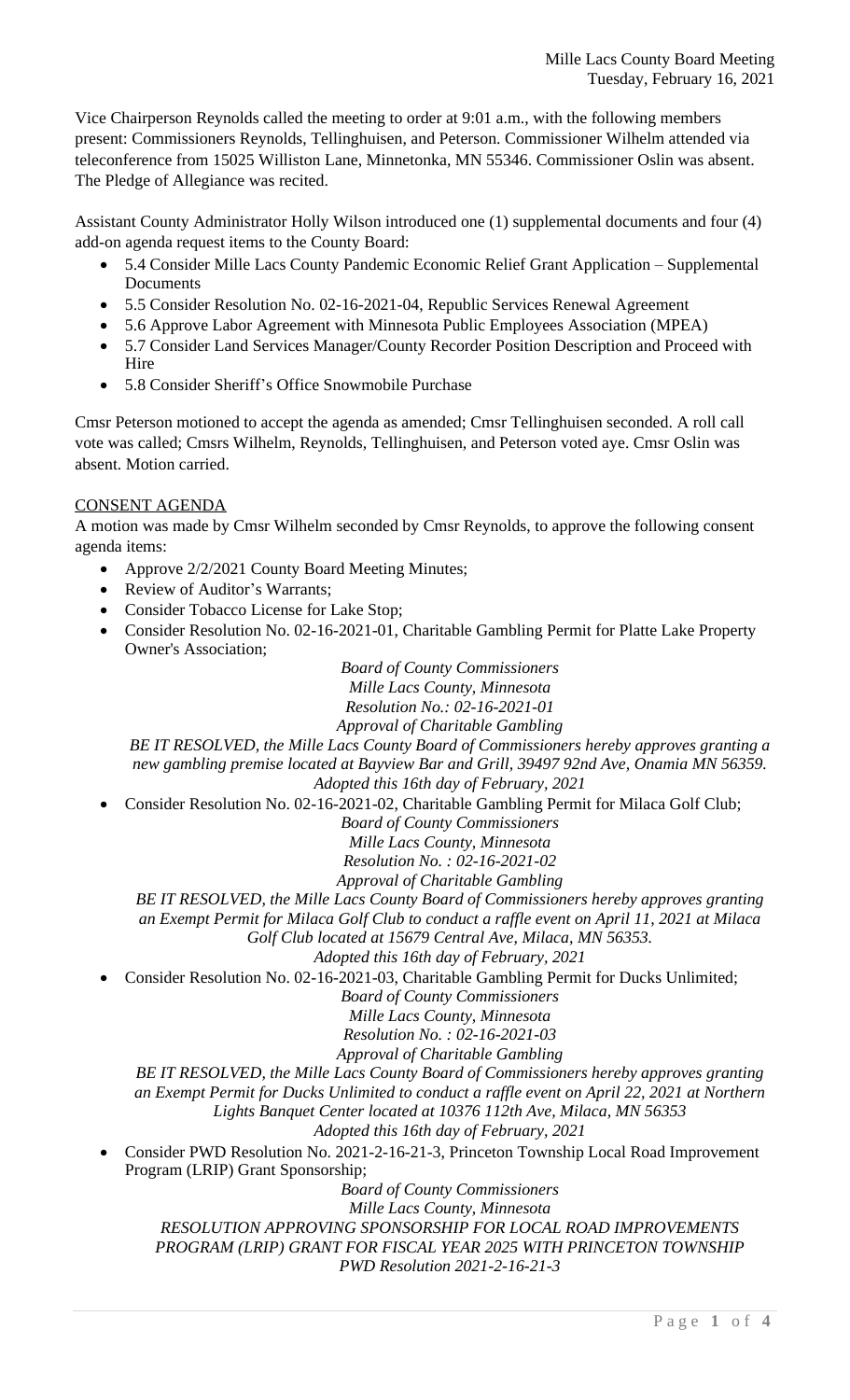Mille Lacs County Board Meeting Tuesday, February 16, 2021

*Be it resolved that Mille Lacs County agrees to act as the sponsoring agency for the project identified as Princeton Township Local Roads Improvement Program (LRIP) Grant seeking State Aid and has reviewed and approved the application as proposed. Per this resolution, the County is not responsible for any costs which the grant does not cover, nor will the County maintain this project. The Township is responsible for the design, inspection, construction to the State Standards and all costs associated with the project. Should the grant application be successful, Mille Lacs County and Princeton Township will enter into a formal agreement outlining the responsibilities of each party. Be it further resolved that Neal Knopik, Mille Lacs County Engineer, is hereby authorized to act as agent on behalf of this sponsoring agency.* Consider PWD Resolution No. 2021-2-16-21-4, Accept CSAH 5 Box Culvert Replacement;

*Board of County Commissioners Mille Lacs County, Minnesota*

*ACCEPTANCE OF SAP 048-605-015*

*CSAH 5 BOX CULVERT REPLACEMENT OVER PRAIRIE BROOK*

*PWD Resolution No. 2021-2-16-21- 4*

*WHEREAS, SAP 048-605-015, Contract No. 201904, CSAH Box Culvert Replacement over*

*Prairie Brook, by Helmin Construction, Inc., 4980 420th Avenue, Foley, MN 56329; located on*

*County State Aid Highway 5 over Prairie Brook; original contract cost was \$274,527 and the*

*final contract cost is \$274,525.46; and the County Board being fully advised,*

*NOW THEREFORE, BE IT RESOLVED, that we do hereby accept said completed project for*

*Mille Lacs County and authorize final payment.*

*Adopted this 16th day of February, 2021*

 Consider PWD Resolution No. 2021-2-16-21-5, Borgholm Township Local Road Improvement Program (LRIP) Grant Sponsorship - 100th Avenue;

*Board of County Commissioners*

*Mille Lacs County, Minnesota*

*RESOLUTION APPROVING SPONSORSHIP FOR LOCAL ROAD IMPROVEMENTS PROGRAM (LRIP) GRANT WITH BORGHOLM TOWNSHIP 100th AVENUE*

*PWD Resolution 2021-2-16-21-5*

*Be it resolved that Mille Lacs County agrees to act as the sponsoring agency for the project identified as Borgholm Township Local Roads Improvement Program (LRIP) Grant 100th Avenue and is seeking State Aid and has reviewed and approved the draft application as proposed. Per this resolution, the County is not responsible for any costs which the grant does not cover, nor is the County responsible for maintaining this project. The Township is responsible for the design, inspection, construction to the State Standards and all costs associated with the project. Should the grant application be successful, Mille Lacs County and Princeton Township will enter into a formal agreement outlining these responsibilities. Be it further resolved that Neal Knopik, Mille Lacs County Engineer, is hereby authorized to act as agent on behalf of this sponsoring agency.*

 Consider PWD Resolution No. 2021-2-16-21-6, Borgholm Township Local Road Improvement Program (LRIP) Grant Sponsorship - 110th Avenue;

*Board of County Commissioners*

*Mille Lacs County, Minnesota RESOLUTION APPROVING SPONSORSHIP FOR LOCAL ROAD IMPROVEMENTS PROGRAM (LRIP) GRANT WITH BORGHOLM TOWNSHIP 110th AVENUE*

*PWD Resolution 2021-2-16-21-6*

*Be it resolved that Mille Lacs County agrees to act as the sponsoring agency for the project identified as Borgholm Township Local Roads Improvement Program (LRIP) Grant 110th Avenue and is seeking State Aid and has reviewed and approved the draft application as proposed. Per this resolution, the County is not responsible for any costs which the grant does not cover, nor is the County responsible for maintaining this project. The Township is responsible for the design, inspection, construction to the State Standards and all costs associated with the project. Should the grant application be successful, Mille Lacs County and Princeton Township will enter into a formal agreement outlining these responsibilities.*

*Be it further resolved that Neal Knopik, Mille Lacs County Engineer, is hereby authorized to act as agent on behalf of this sponsoring agency.*

Consider Amendment to the UCARE Contract - County Participation Agreement;

- Consider Scheduling a Public Hearing Date for Kennel License Application;
- Information Only: January 2021 Jail Housing Report.

A roll call vote was called; Cmsrs Wilhelm, Reynolds, Tellinghuisen, and Peterson voted aye. Cmsr Oslin was absent. Motion carried.

#### CONSIDER SCHEDULING A PUBLIC HEARING FOR DRONE PROGRAM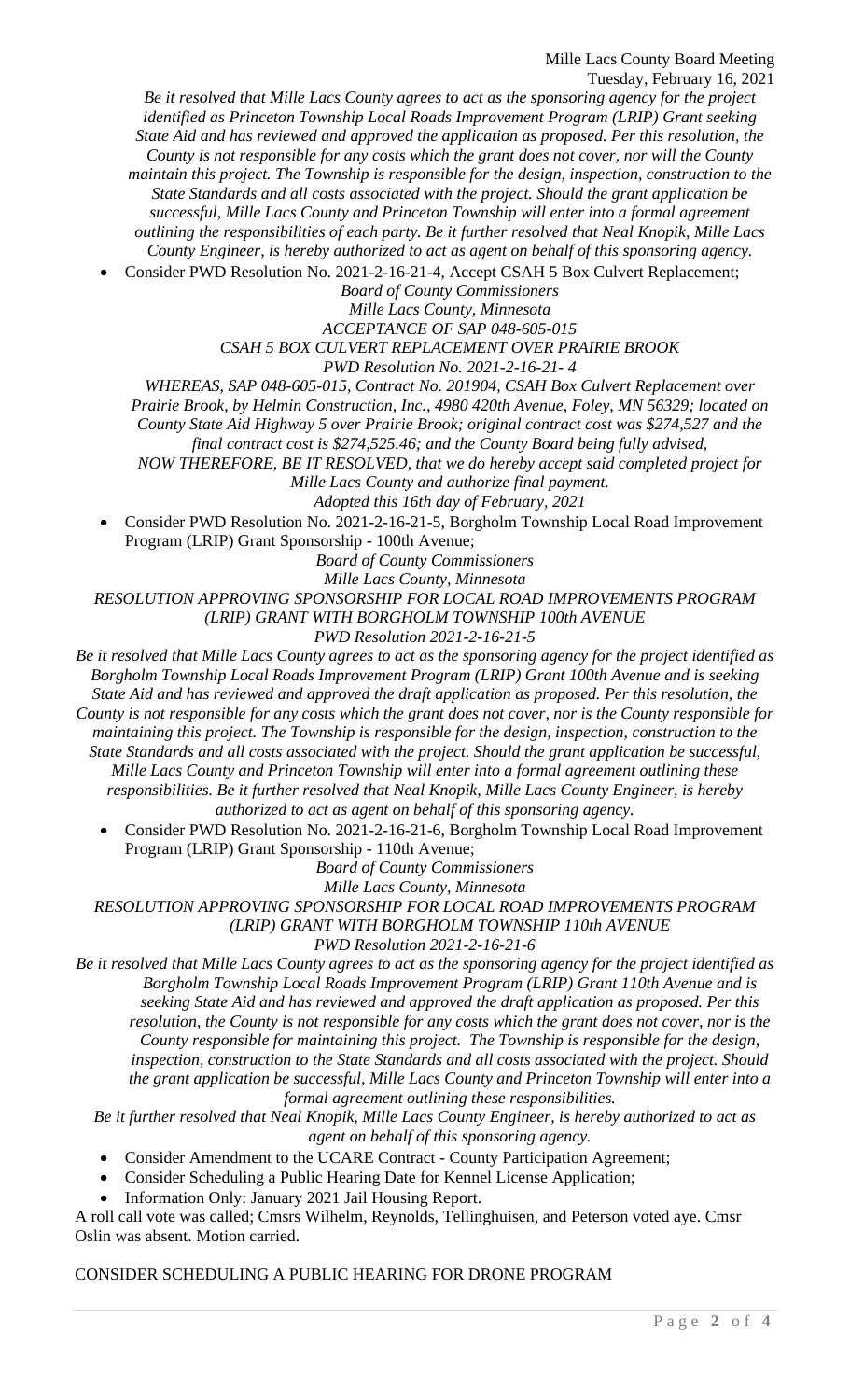Mille Lacs County Board Meeting Tuesday, February 16, 2021 County Sheriff Don Lorge presented the request to hold a public hearing concerning the drone program. Cmsr Peterson motioned to schedule the drone program public hearing for Tuesday, March 2, 2021; Cmsr Tellinghuisen seconded. A roll call vote was called; Cmsrs Wilhelm, Reynolds, Tellinghuisen, and Peterson voted aye. Cmsr Oslin was absent. Motion carried.

## CONSIDER RESIGNATION OF LAND SERVICES DIRECTOR/COUNTY RECORDER

Assistant County Administrator Holly Wilson presented the resignation of the Land Services Director/County Recorder Michele McPherson. Discussion occurred among the Commissioners; Wilson stated that an add-on agenda item would discuss alterations to the position description. Cmsr Peterson motioned to approve the resignation of the Land Services Director/County Recorder Michele McPherson; Cmsr Wilhelm seconded. A roll call vote was called; Cmsrs Wilhelm, Reynolds, Tellinghuisen, and Peterson voted aye. Cmsr Oslin was absent. Motion carried.

### CONSIDER SUPPORT FOR FUNDING STATE NOXIOUS WEED PREVENTION PROGRAM

SWCD Director Susan Shaw presented the proposed letter of support concerning State funding for the Noxious Weed Prevention Program. Shaw discussed the State's budget associated with noxious weed control. Cmsr Wilhelm motioned to approve the letter of support for the Noxious Weed Prevention Program; Cmsr Peterson seconded. A roll call vote was called; Cmsrs Wilhelm, Reynolds, Tellinghuisen, and Peterson voted aye. Cmsr Oslin was absent. Motion carried.

### CONSIDER MILLE LACS COUNTY PANDEMIC ECONOMIC RELIEF GRANT APPLICATIONS

Economic Development Manager Michael Wimmer presented the Pandemic Economic Relief Grant Applications received. Cmsr Wilhelm motioned to approve the Mille Lacs County Pandemic Economic Relief Grant Applications; Cmsr Peterson seconded. A roll call vote was called; Cmsrs Wilhelm, Reynolds, Tellinghuisen, and Peterson voted aye. Cmsr Oslin was absent. Motion carried.

### CONSIDER RESOLUTION NO. 02-16-2021-04, REPUBLIC SERVICES RENEWAL AGREEMENT

Environmental Resources Technician Dilan Christiansen discussed the annual Republic Services Renewal Agreement; Christiansen stated that it is the most cost-effective option to continue the relationship with Republic Services. Discussion occurred among the Commissioners concerning the recycling costs associated with the recycling trailers. Christiansen stated that the recycling trailers are brought to the Stearns County recycling center, while waste products are brought to Republic Services. Christiansen stated that additional recycling statistics would be brought to the Board at a future meeting. Assistant County Administrator Wilson introduced Environmental Resources Director Chris Berg. The Board welcomed Mr. Berg to Mille Lacs County. Cmsr Tellinghuisen motioned to adopt Resolution No. 02-16-2021-04, Republic Services Renewal Agreement; Cmsr Peterson seconded. A roll call vote was called; Cmsrs Wilhelm, Reynolds, Tellinghuisen, and Peterson voted aye. Cmsr Oslin was absent. Motion carried.

# *Resolution No. 02-16-2021-04*

*AMENDMENT TO RECYCLING SERVICES AND MATERIALS AGREEMENT This Amendment to Recycling Services and Materials Management Agreement ("Amendment") is entered into as of January 18, 2021 ("Effective Date"), between Mille Lacs, Minnesota ("Seller"), and Allied Waste Services of North America, LLC, a Delaware Limited Liability Corporation d/b/a Minden Transfer Station ("Buyer").*

*Recitals: A. Seller and Buyer entered into a Recycling Services and Materials Agreement, dated March 1, 2020, the ("Agreement") B. Seller and Buyer have now agreed to extend the term of the Agreement and modify of terms as set forth below.* 

*Agreement: NOW, THEREFORE, for good and valuable consideration, the receipt and sufficiency of which the parties acknowledge, the parties agree to the following terms and conditions:* 

*1. Term. Pursuant to Section 3 of the Agreement, Seller and Buyer agree to extend the term for an additional one (1) year Term now terminating on February 28, 2022.*

*2. Recycling Rebate/Tip Fee. Pursuant to Section 4 of the Agreement, Seller and Buyer agree that the current processing and disposal fees shall be increased by five percent (5%), beginning on March 1, 2021.*

*3. Capitalized Terms. Capitalized terms used but not otherwise defined in this Amendment shall have the meanings assigned to them in the Agreement.*

*4. Continuing Effect. Except as expressly modified or amended by this Amendment, all terms and provisions of the Agreement shall remain in full force and effect. In the case of a conflict in meaning between the Agreement and this Amendment, this Amendment shall prevail.*

*5. Counterparts. This Amendment may be executed in one or more counterparts, each of which shall be deemed an original and all of which combined shall constitute one and the same instrument. Facsimile and/or electronic copies of the parties 'signatures shall be valid and treated the same as original signatures.*